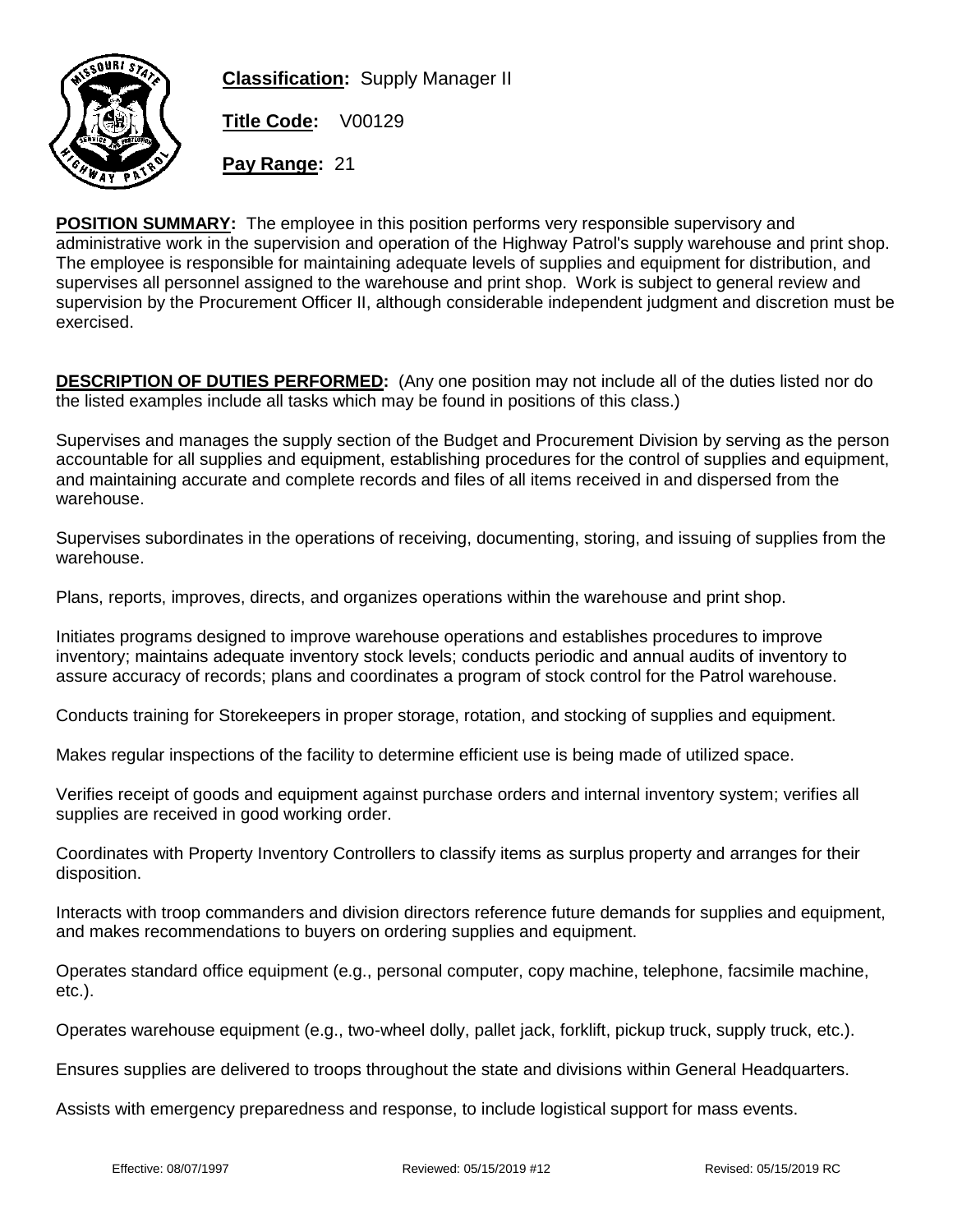Performs other related duties as assigned.

**REQUIRED KNOWLEDGE, SKILLS, AND ABILITIES:** Extensive knowledge of store keeping methods and procedures in the receipt, storage and shipment of a variety of equipment and supplies.

Extensive knowledge of office organization, inventory methods, purchasing guidelines, and requisition procedures.

Extensive knowledge of office practices, procedures, and equipment.

Extensive knowledge of computerized inventory systems.

Knowledge in the principles and practices of supervision.

Ability to learn the procedures and techniques for safe handling of all Patrol issued lethal and less-lethal weapons.

Ability to read English effectively.

Ability to communicate in English clearly and concisely, both orally and in writing.

Ability to plan, direct, and assign the work of others.

Ability to maintain accurate inventory records and files.

Ability to perform periodic audits of inventory and equipment stored in the warehouse.

Ability to establish and maintain effective working relations with others.

Ability to effectively supervise (plan, organize, report, direct, and evaluate) others.

Ability to work closely with others as a cooperative team and display team leadership.

Ability to understand and follow written and oral instructions.

Ability to make decisions in accordance with policies and regulations and apply these to work problems.

Ability to handle restricted and confidential information in a professional manner and maintain the information as such.

Ability to operate basic office equipment.

Ability to operate warehouse equipment (e.g., two-wheel dolly, pallet jack, forklift, pickup truck, supply truck, etc.).

Possess physical strength to permit the lifting, moving and/or carrying of objects weighing at least 75 pounds.

Ability to work with material that may be of a sexual nature relating to criminal activity (e.g., written material, photographs, and/or verbal language, etc.).

Ability to work hours as assigned.